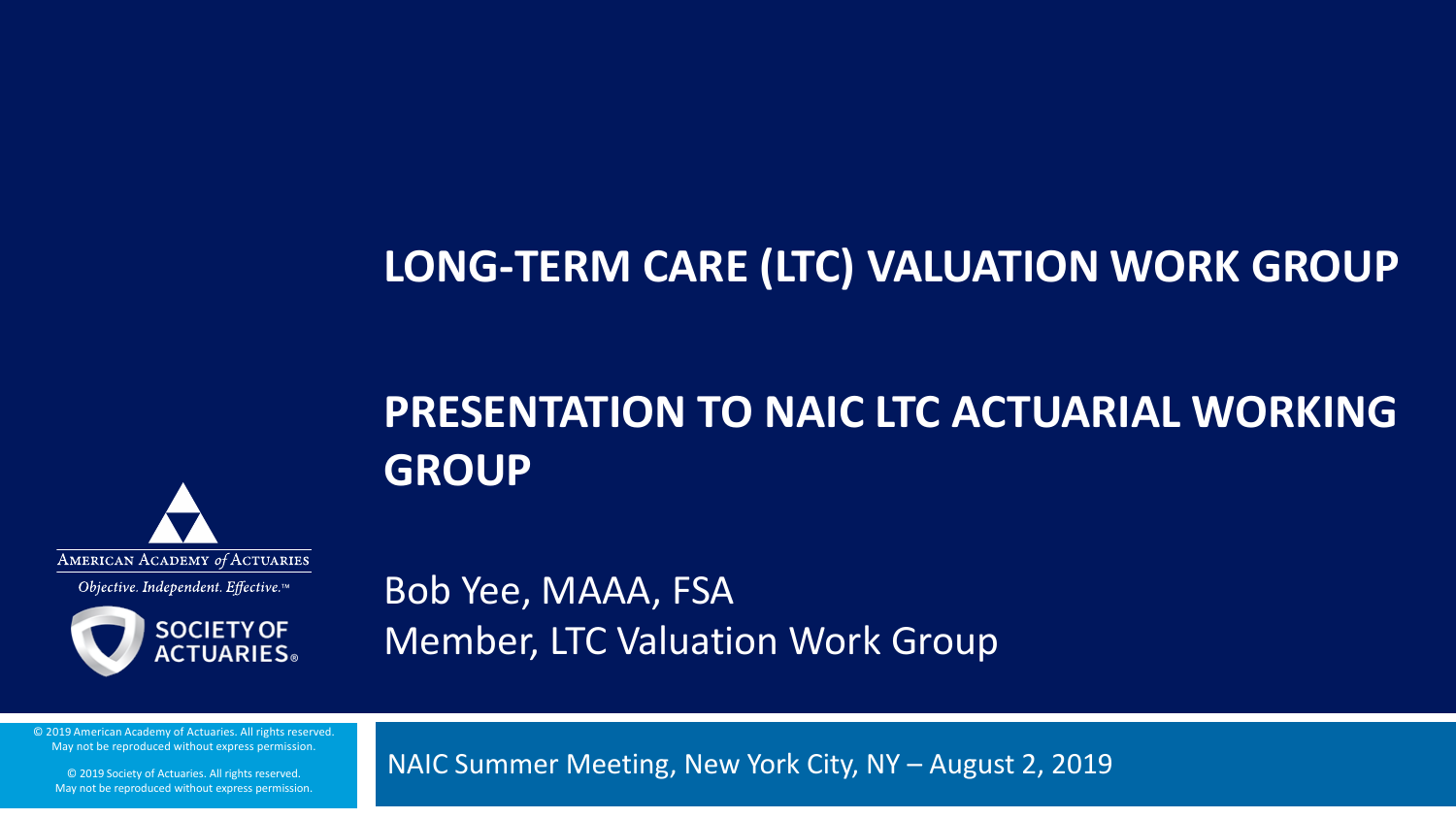# Charges to the LTC Valuation Work Group

- $\Box$  Develop a replacement mortality table for Long-term Care (LTC) life reserves
	- Based on the 2012 Annuitant Mortality Table
	- **Recommend a margin for conservatism**
- $\Box$  Develop a replacement lapse table
	- **Recommend a margin for conservatism**
- $\Box$  Consider developing tables for valuation on total lives basis as well as active lives basis



2

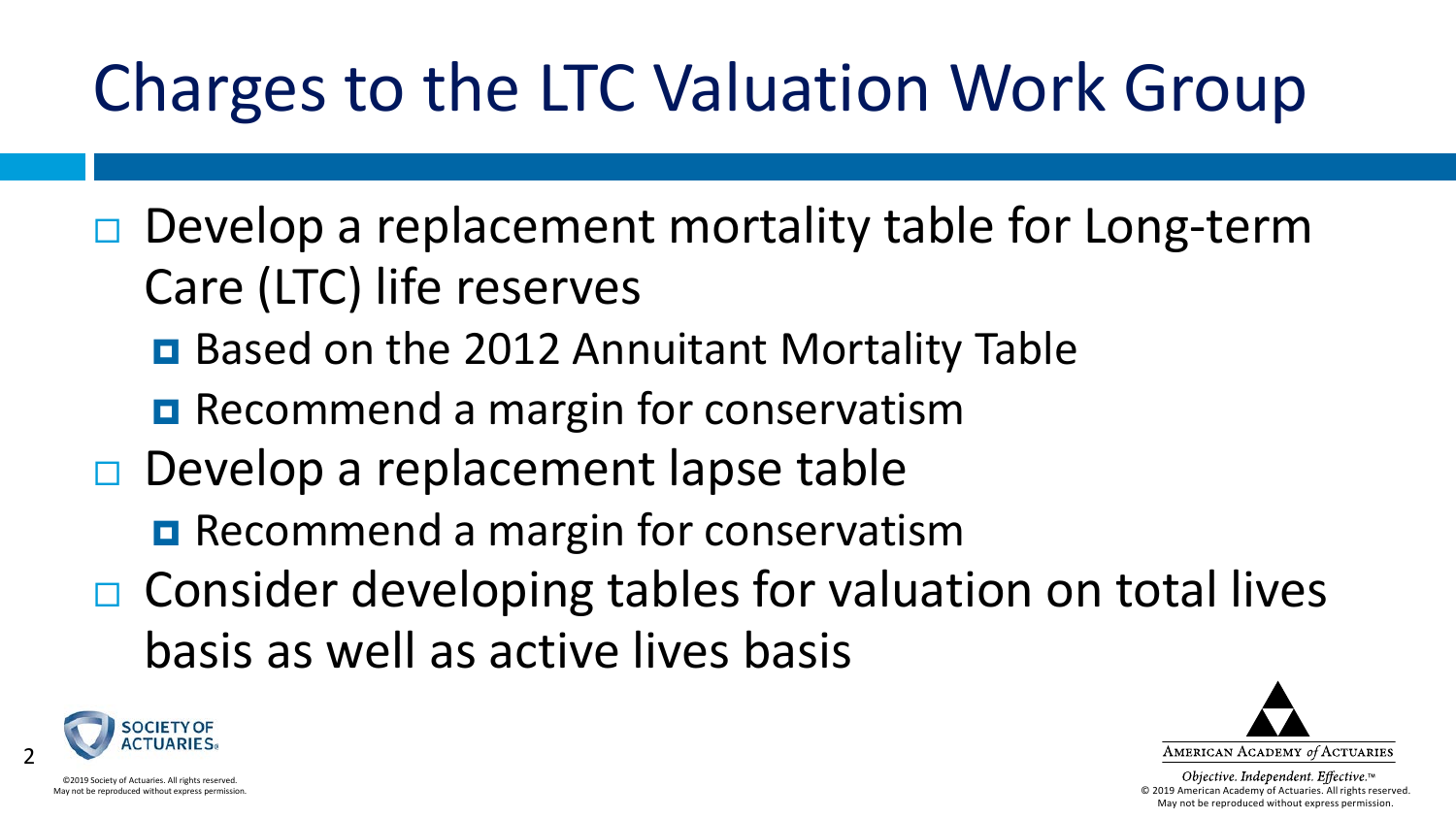## Proposed Factors for Tables

| <b>Factor</b>          | <b>Mortality</b><br><b>Individual</b><br>& Group | <b>Lapse</b><br><b>Individual</b> | <b>Lapse</b><br><b>Group</b> |
|------------------------|--------------------------------------------------|-----------------------------------|------------------------------|
| <b>Issue Age</b>       |                                                  |                                   |                              |
| <b>Policy Duration</b> |                                                  |                                   |                              |
| <b>Gender</b>          |                                                  |                                   |                              |
| <b>Marital Status</b>  |                                                  |                                   |                              |
| <b>Risk Class</b>      |                                                  |                                   |                              |

 $\Box$  Preliminary proposed basic tables and factor tables have been developed.



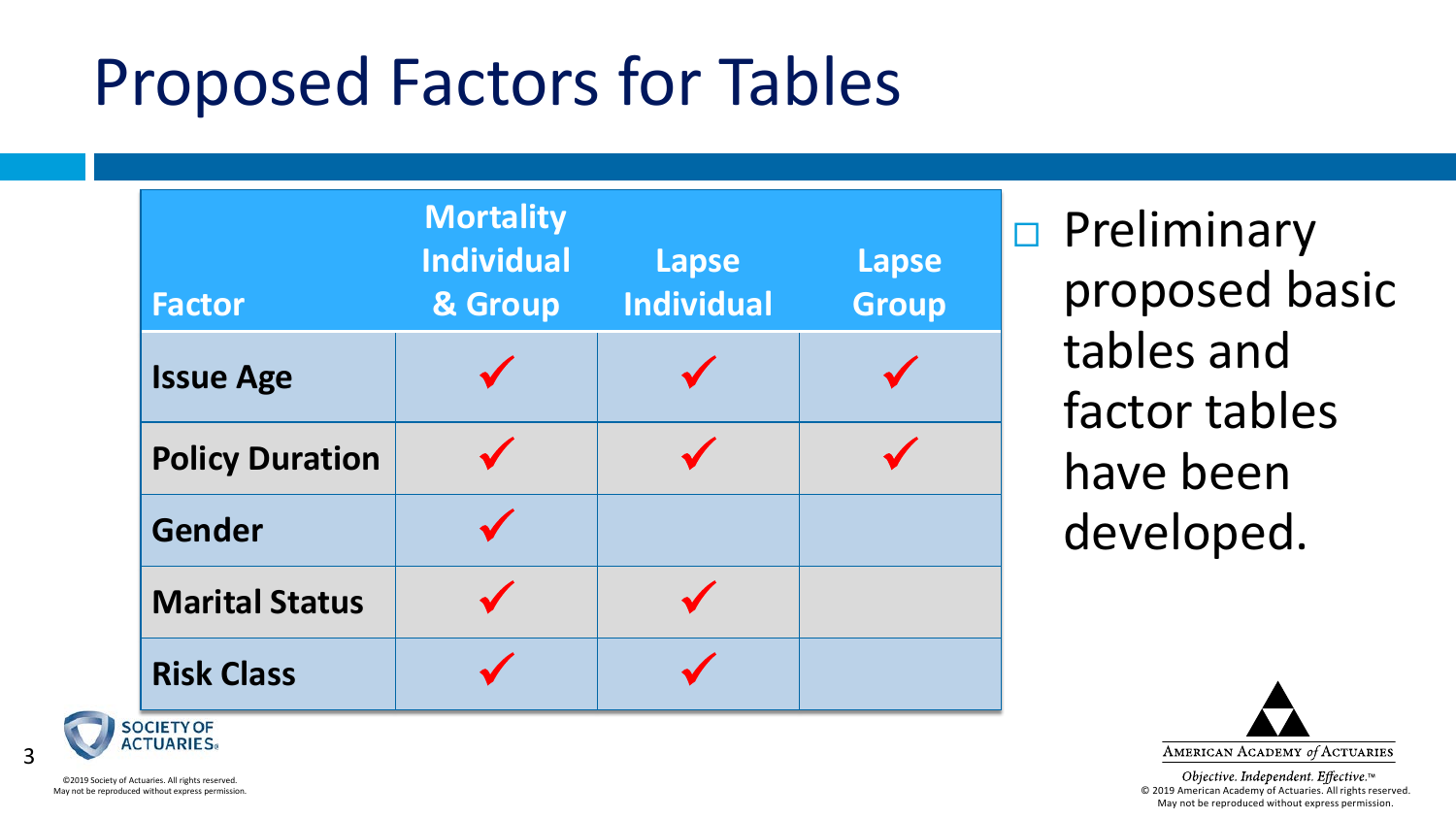## Ultimate Mortality Rates

 $\Box$  Based on 48,000 deaths from companies with reasonable data (DEFN $_1$  2 companies\*) for policy years 15 and beyond during the experience period 2008-2011.



May not be reproduced without express permission.

May not be reproduced without express permission.

4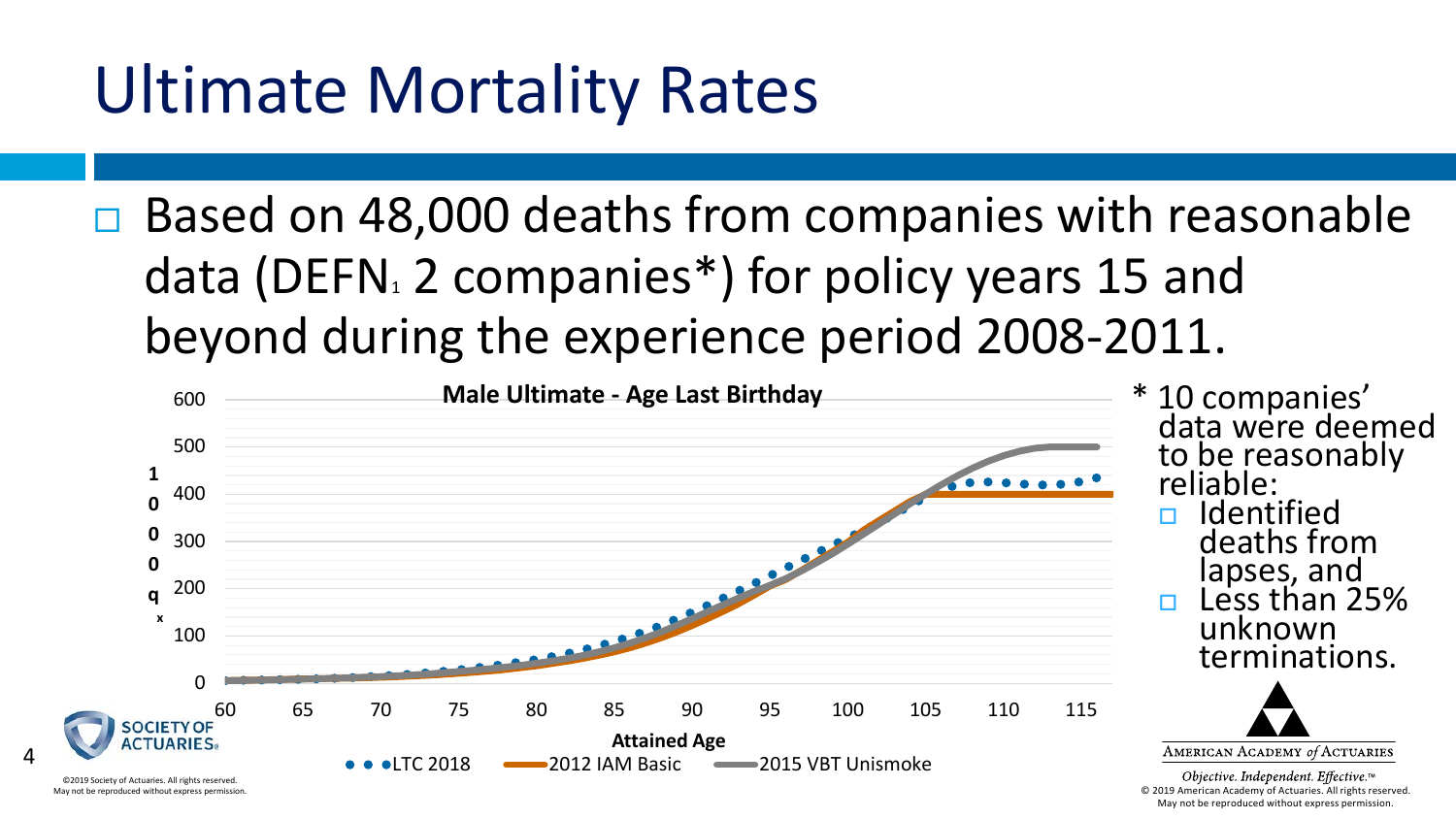### Ultimate Mortality Rates

5

©2019 Society of Actuaries. All rights reserved. May not be reproduced without express permission.

#### $\Box$  Use 2012 IAM<sub>2</sub> as a guide when data is sparse.



#### Approximately 1,200 male and 2,800 female deaths at attained age 95 and over.

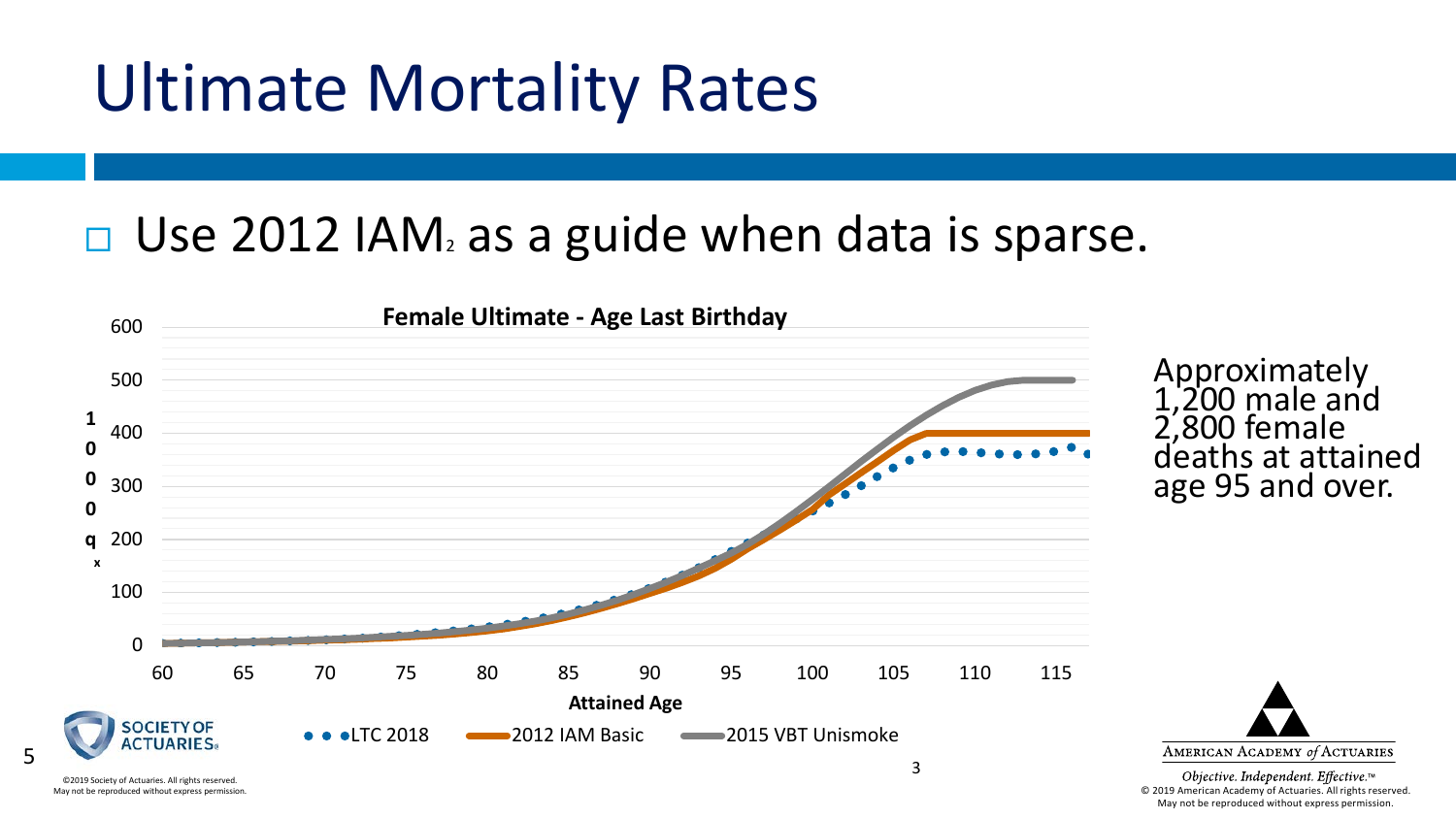## Data for Lapse Table

#### □ Based on 2008-2011 experience years and DEFN 2 companies:

|                   | <b>Exposure Years</b> | <b>Number of Lapses</b> |
|-------------------|-----------------------|-------------------------|
| <b>Individual</b> | 9.4 million           | 197,000                 |
| <b>Group</b>      | 4.9 million           | 302,000                 |

 Minimum 240 lapses in any rate-cell (minimum 50% partial credibility).



6



Objective. Independent. Effective.™ © 2019 American Academy of Actuaries. All rights reserved. May not be reproduced without express permission.

©2019 Society of Actuaries. All rights reserved. May not be reproduced without express permission.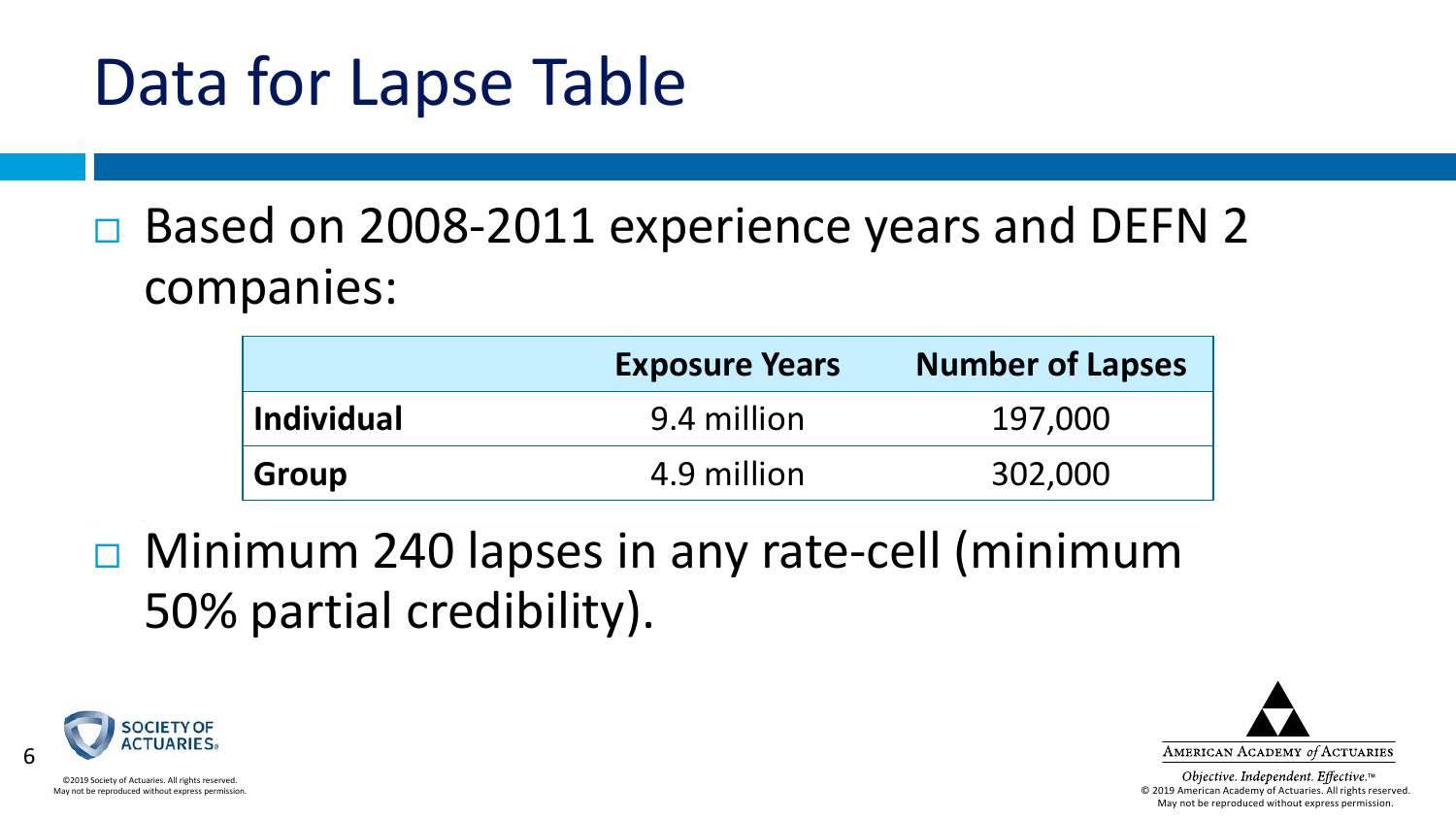## Select Factors for Lapse

- $\Box$  Key lapse factors were identified using a logistic regression method.
- $\Box$  To be consistent with the factors selected for Mortality Table, Work Group selected the following factors for lapse:





7

AMERICAN ACADEMY of ACTUARIES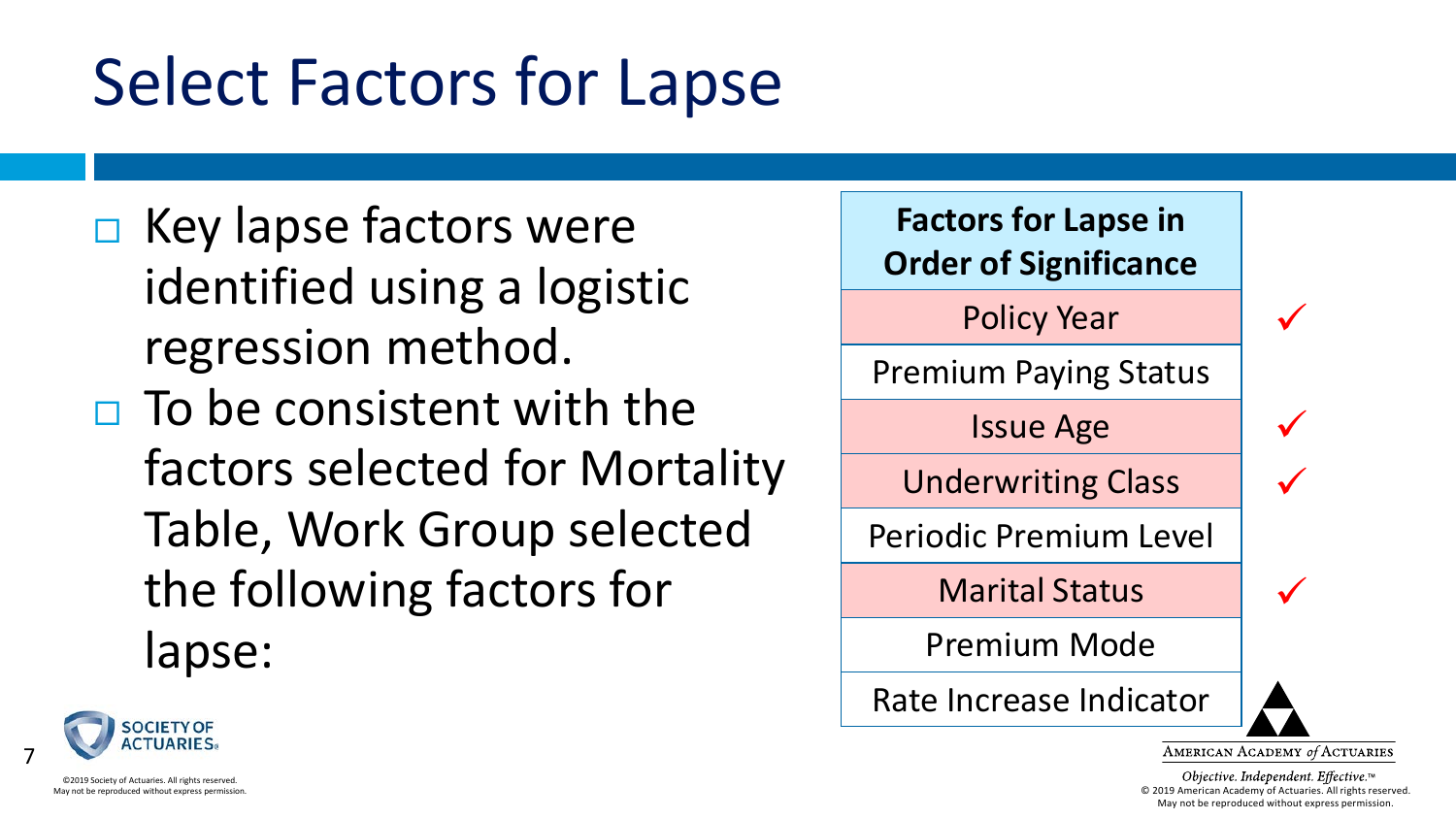#### Raw Lapse Rates – Individual

 $\Box$  Raw rates were capped by prior year's rates to remove increasing patterns.

**Raw Lapse Rates by Issue Age Group and Policy Duration**



©2019 Society of Actuaries. All rights reserved. May not be reproduced without express permission.

8

© 2019 American Academy of Actuaries. All rights reserved. May not be reproduced without express permission.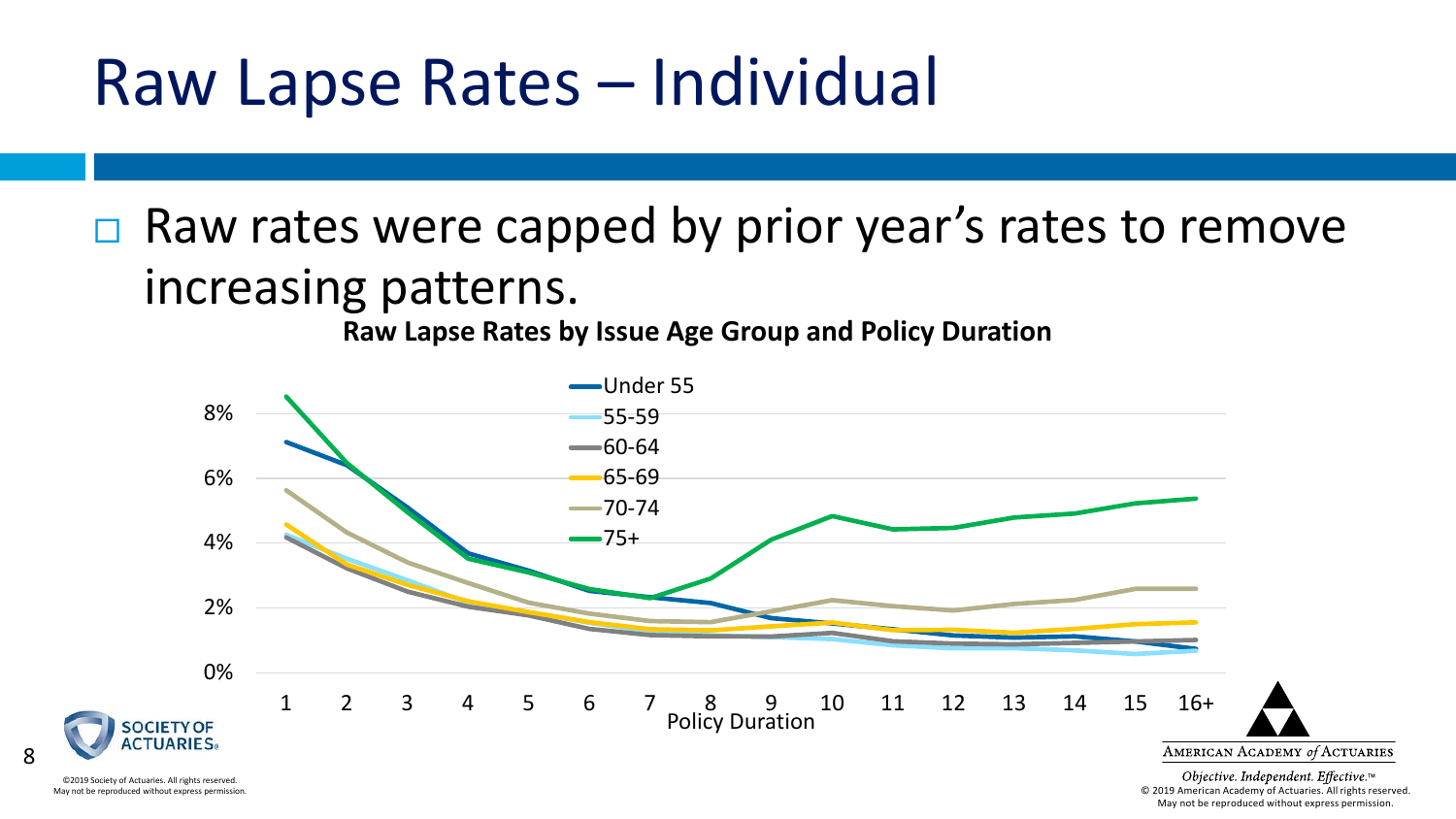### Smoothed Lapse Rates – Individual

 $\Box$  Capped raw rates for each issue age group were fitted by either an exponential (Expon.) or a power trend line.



©2019 Society of Actuaries. All rights reserved. May not be reproduced without express permission.

9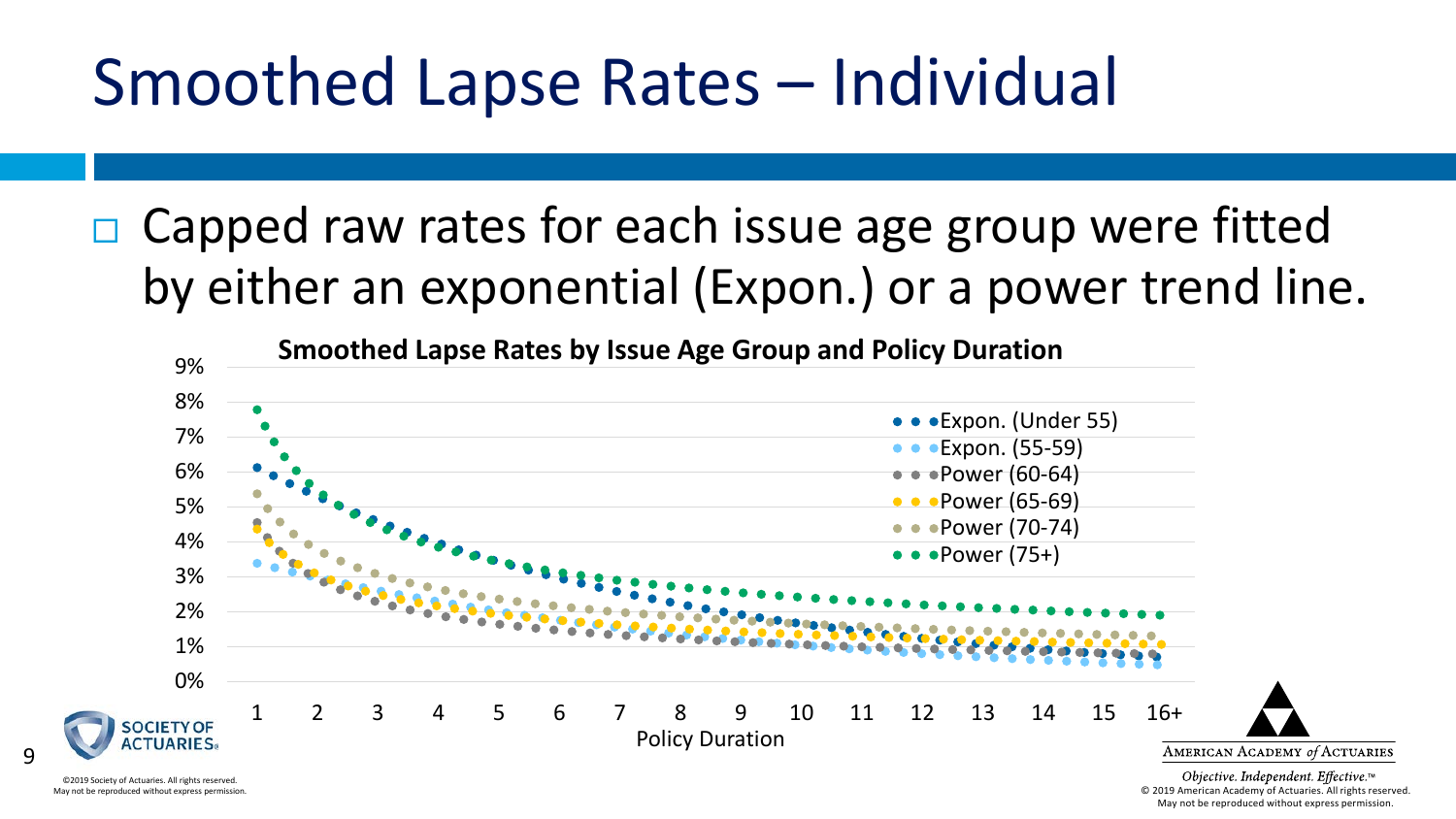### Smoothed Lapse Rates – Group

 $\Box$  Raw rates for each issue age group were fitted by either a 2<sup>nd</sup> degree polynomial (Poly.) or an exponential (Expon.) trend line.

**Smoothed Lapse Rates by Issue Age Group and Policy Duration**



May not be reproduced without express permission.

10

© 2019 American Academy of Actuaries. All rights reserved. May not be reproduced without express permission.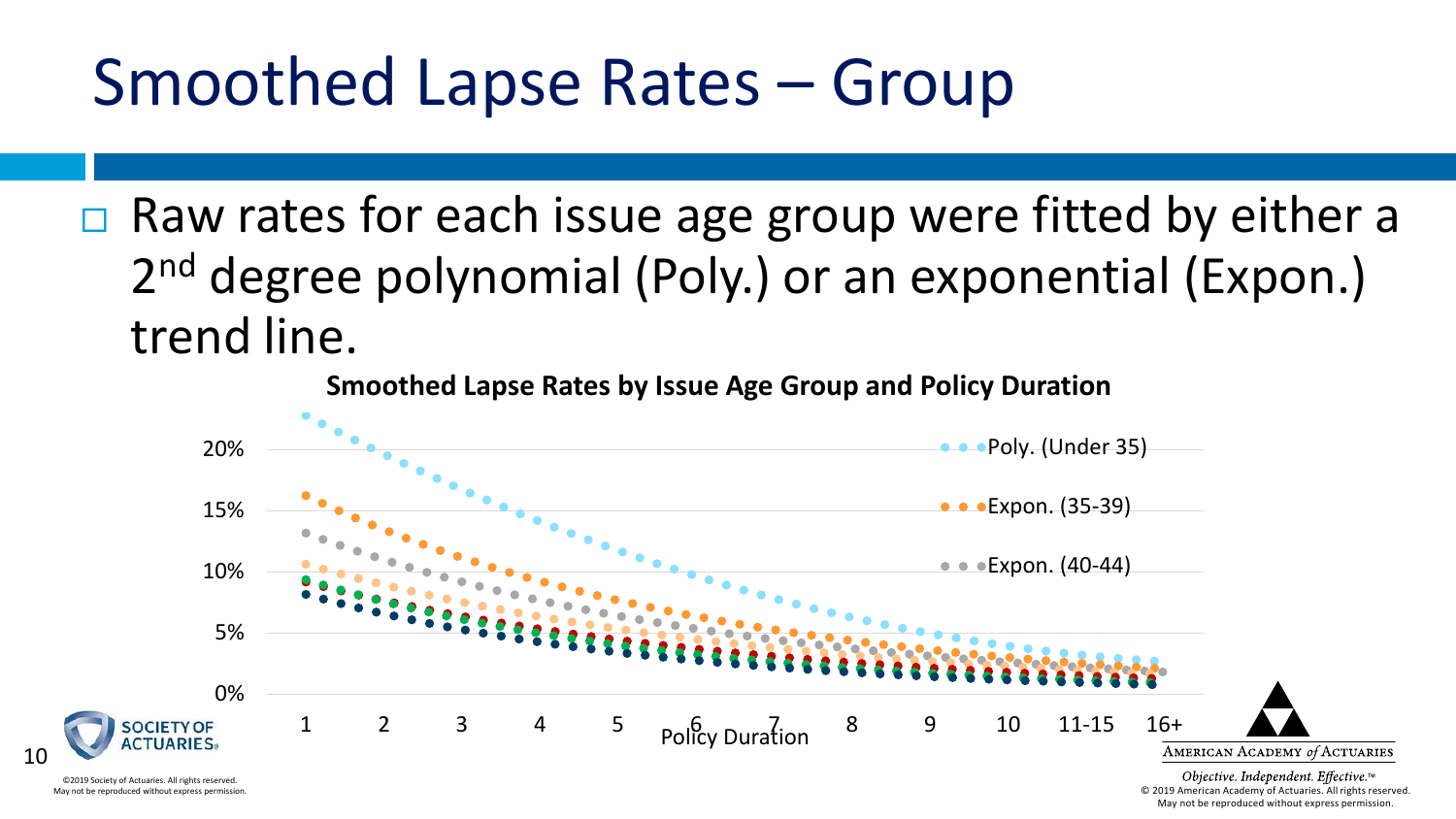

- $\Box$  Develop active lives tables
- $\Box$  Review reasonableness of total terminations
- $\Box$  Recommend margins
- □ Update NAIC LTC Actuarial Working Group for additional feedbacks
- $\Box$  Produce report (ECD<sub>4</sub> end of 2019)





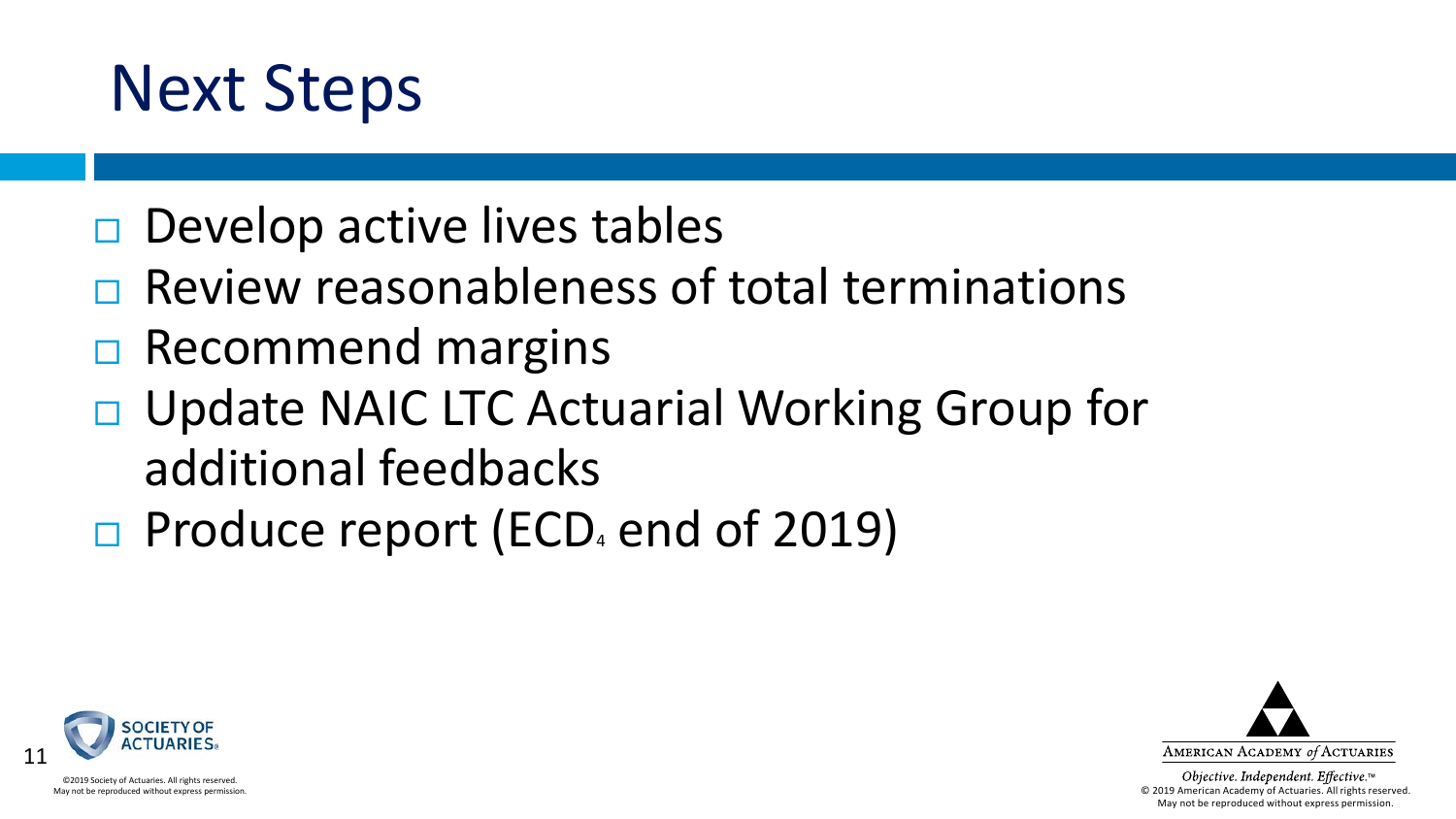# Questions?



©2019 Society of Actuaries. All rights reserved. May not be reproduced without express permission.

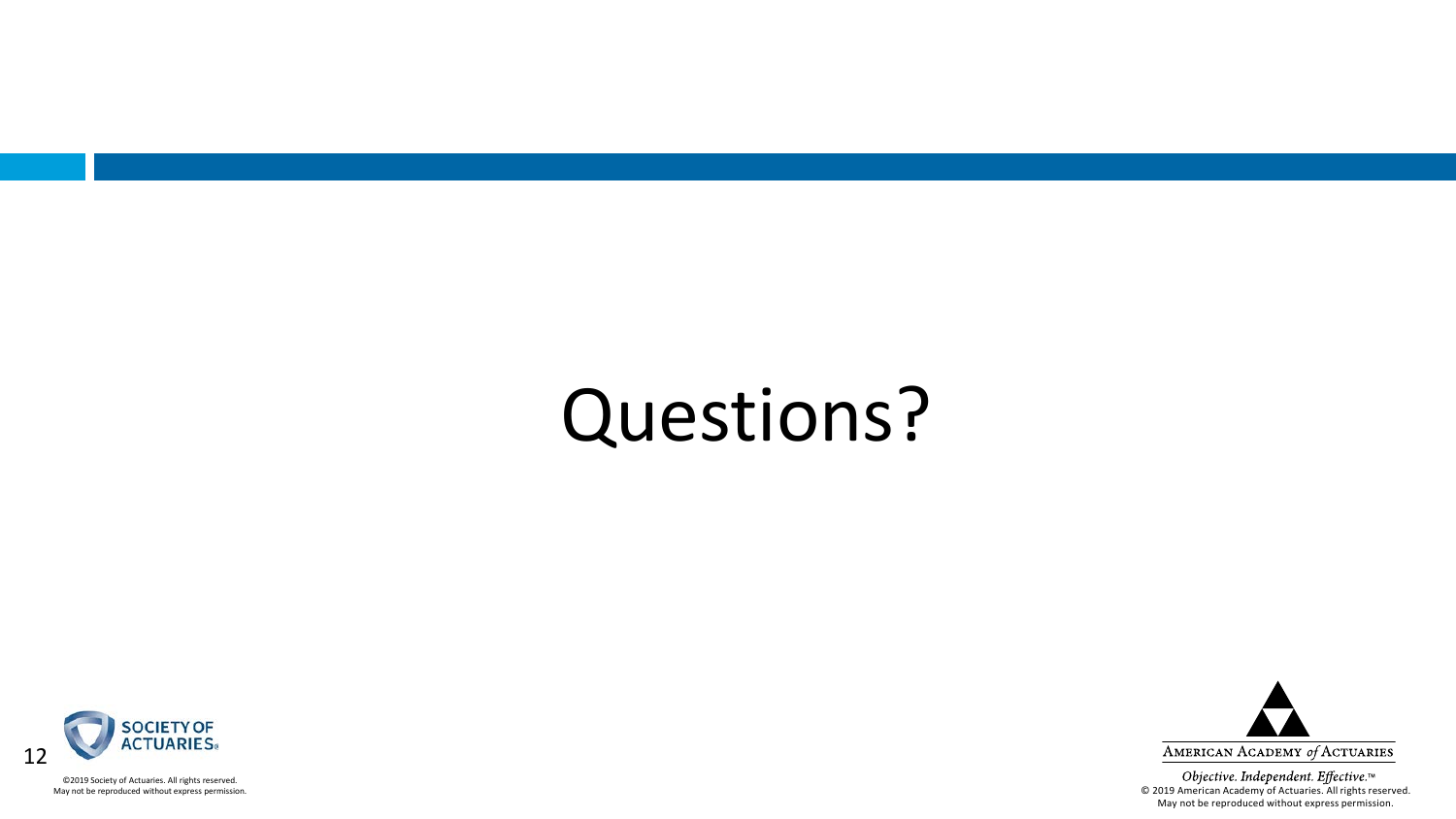# Endnotes

#### Abbreviations:

- **1** DEFN: Definition 2
- $\blacksquare$  2 IAM: Individual Annuity Mortality
- **E** 3 VBT: Valuation Basic Table
- **E** 4 ECD: Estimated Completion Date



©2019 Society of Actuaries. All rights reserved. May not be reproduced without express permission.